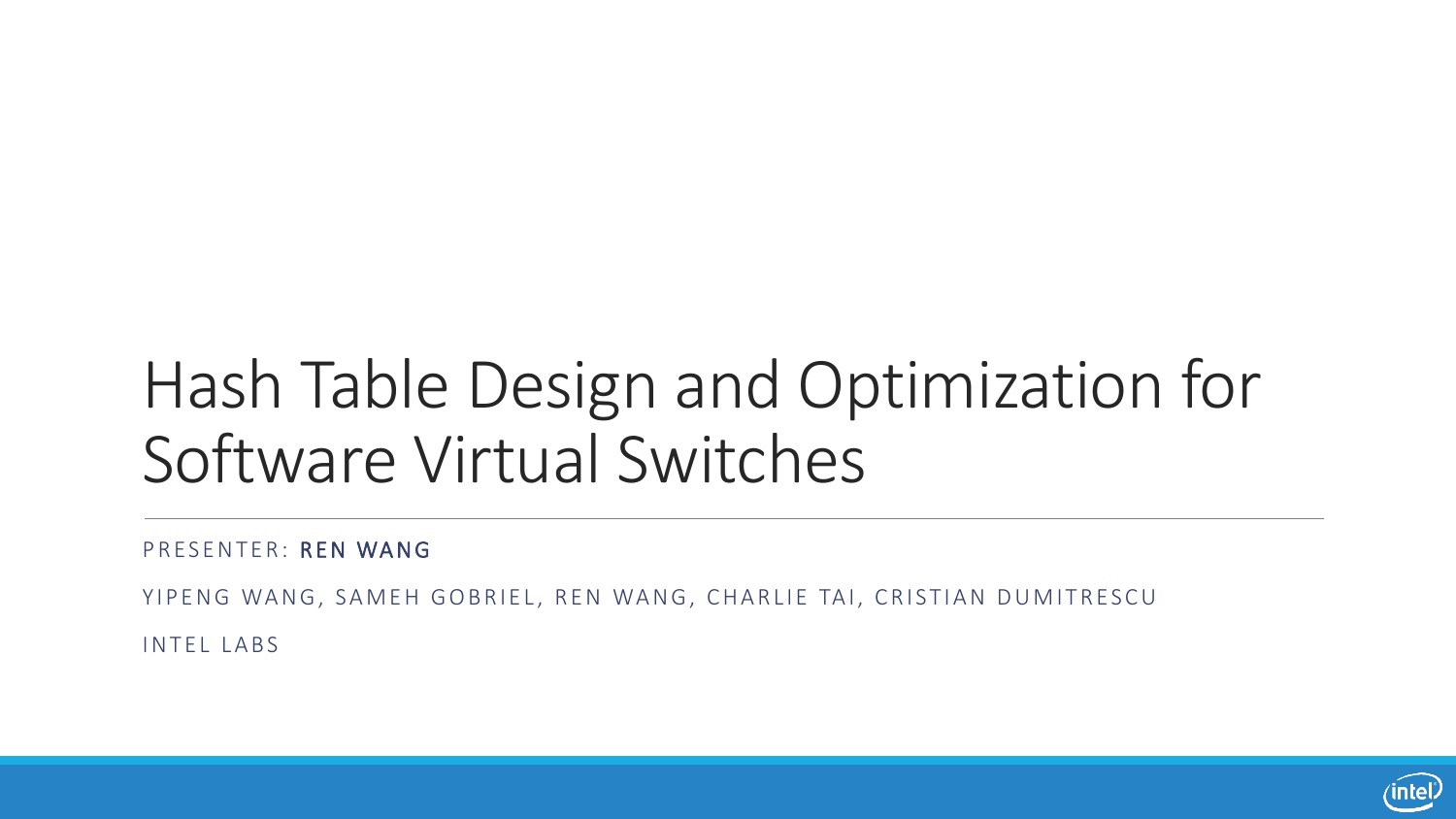## OUTLINE

Background and motivation Survey and understanding

**Analysis**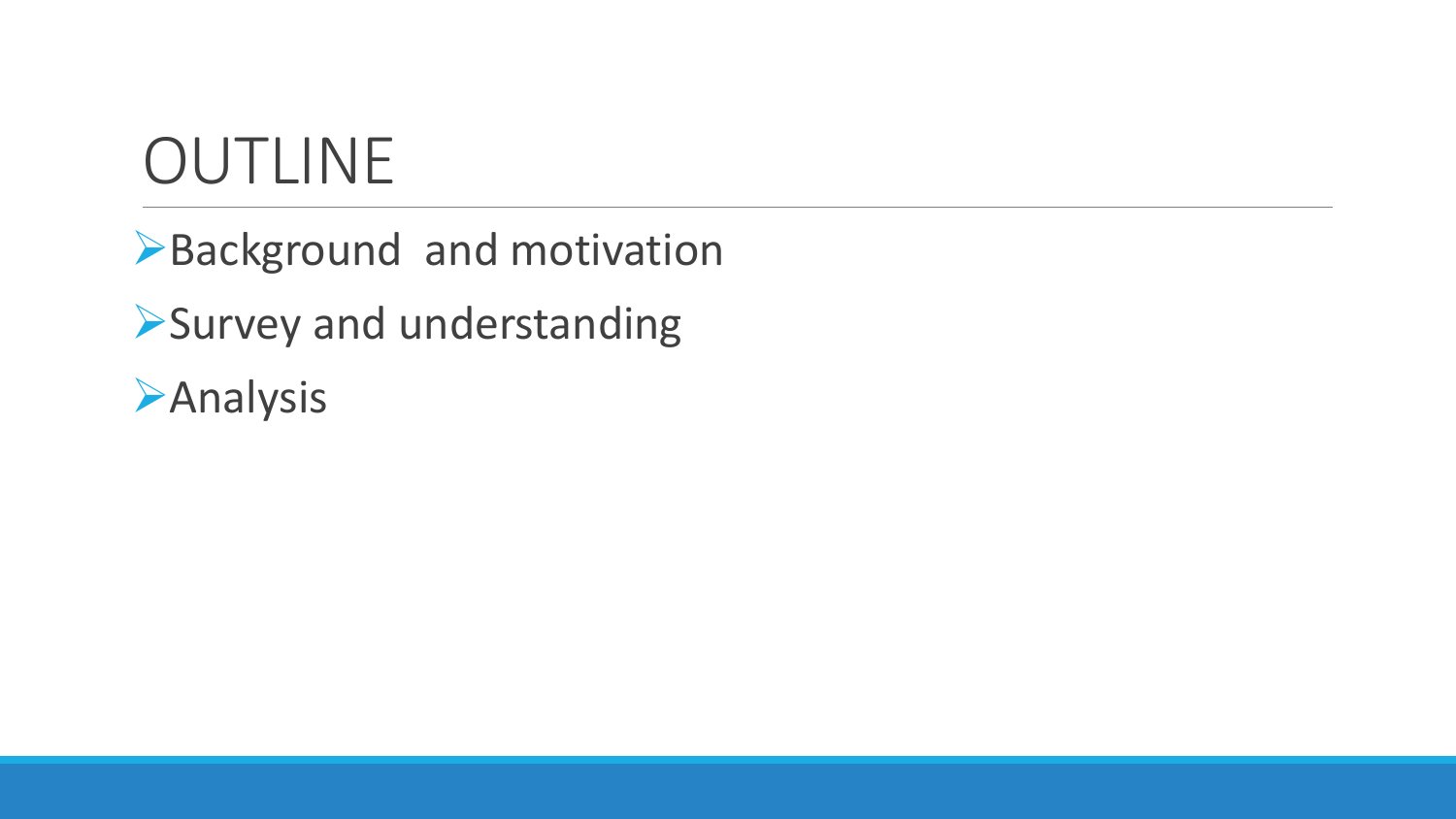# Background

 $\Box$  We found the most common data structure used in virtual switch is hash table.

■ wildcarding match (tuple space search): routing table, ACL

 $\Box$  exact match: con-track table, flow cache, etc.

 $\Box$  Comparing to tree based data structure, hash table based data structure has certain advantages: **OMore parallelism: no pointer chasing** 

**O**Faster rule updates

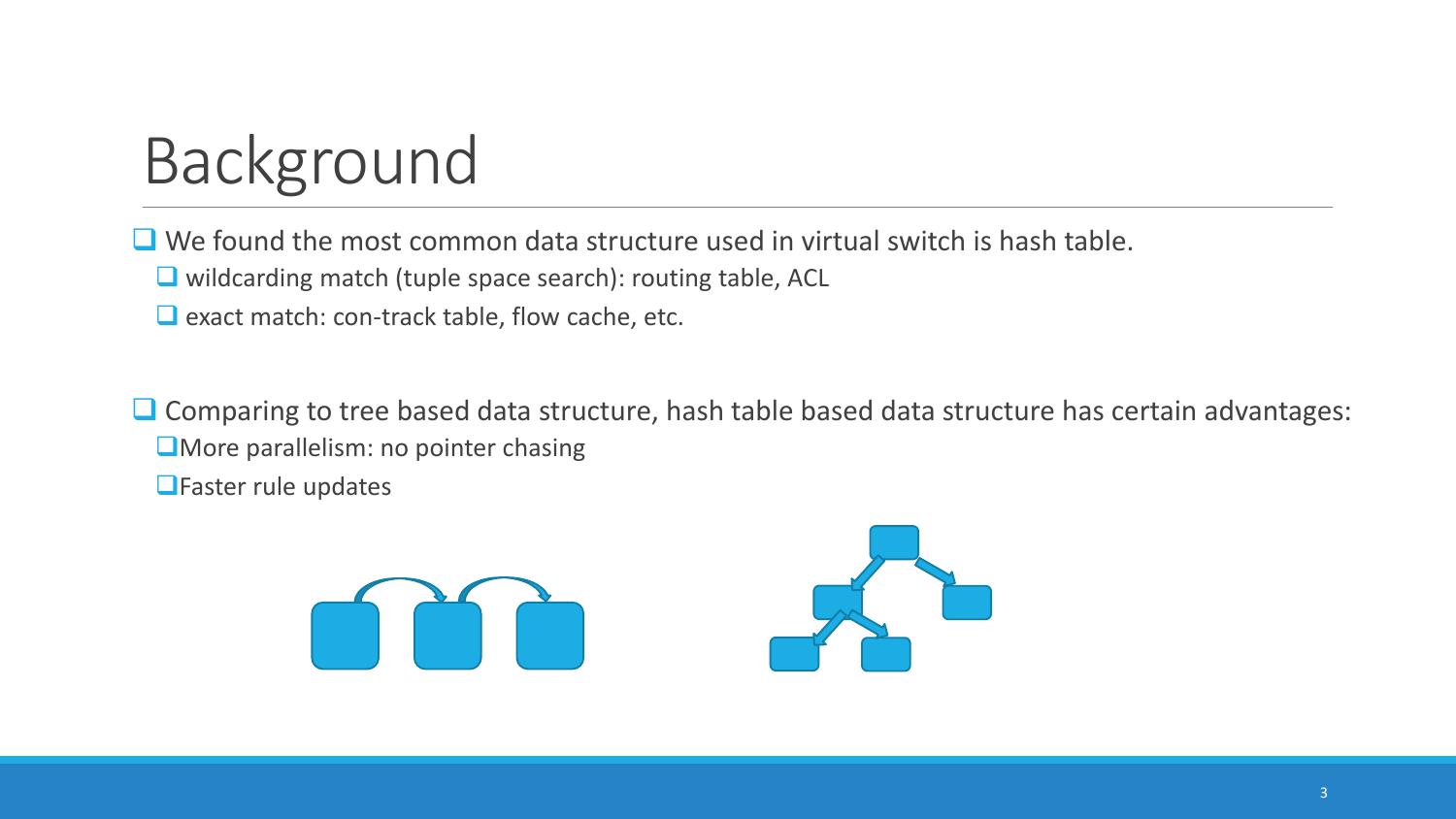# Background

 $\Box$  Hash table lookup is also one of the most time consuming stage during packet processing:

■E.g. Open vSwitch (100k rules, 20 subtables)

|                         | IO     | <b>Preprocessing</b> | <b>Rule lookup</b> | others |
|-------------------------|--------|----------------------|--------------------|--------|
| Execution<br>percentage | $~8\%$ | $~\sim$ 5%           | $~^{\sim}78\%$     | $~9\%$ |

■ A major source of hash table lookup overhead is memory access latency.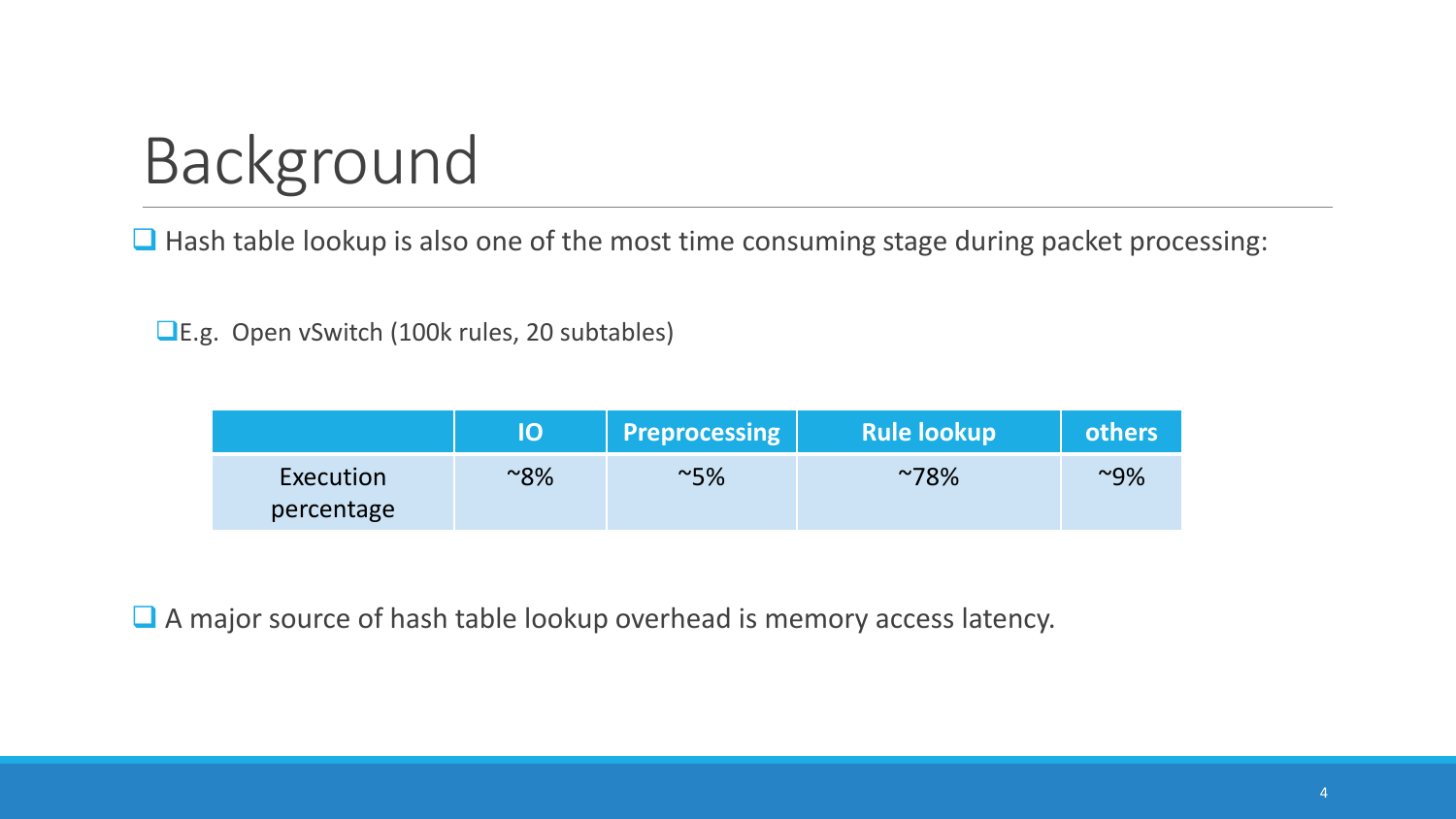## Motivation

 $\Box$  Hash table is a simple data structure, but there are many different design and implementations.

**□** Understanding of hash table performance and how to design an efficient hash table structure is the key to a good software switch.

A general guideline to hash table designs will benefit future vswitch development.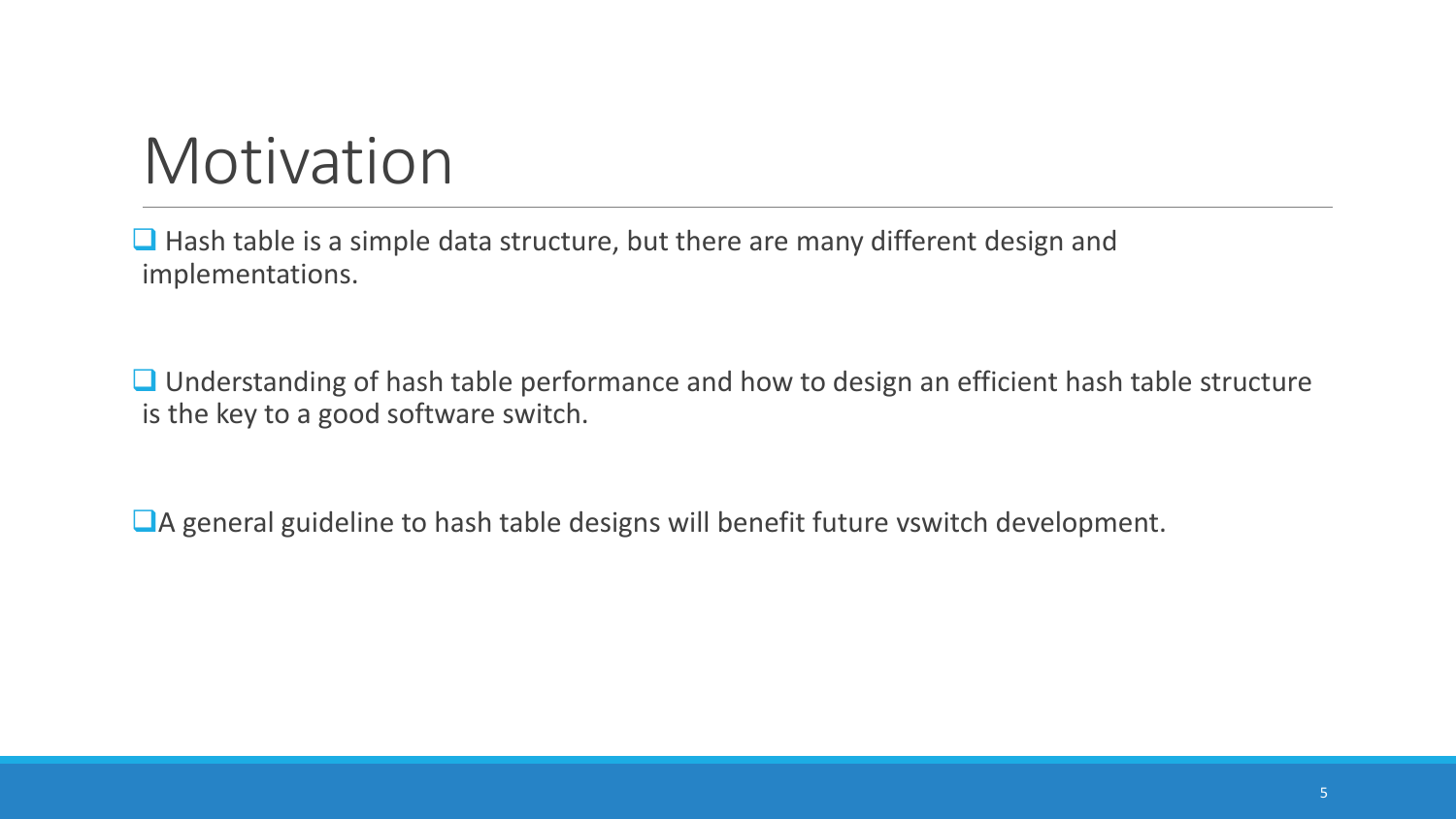#### Basic hash table structure

 $\triangleright$  The evolution of hash table algorithms: single array -> bucket-based -> n-hash

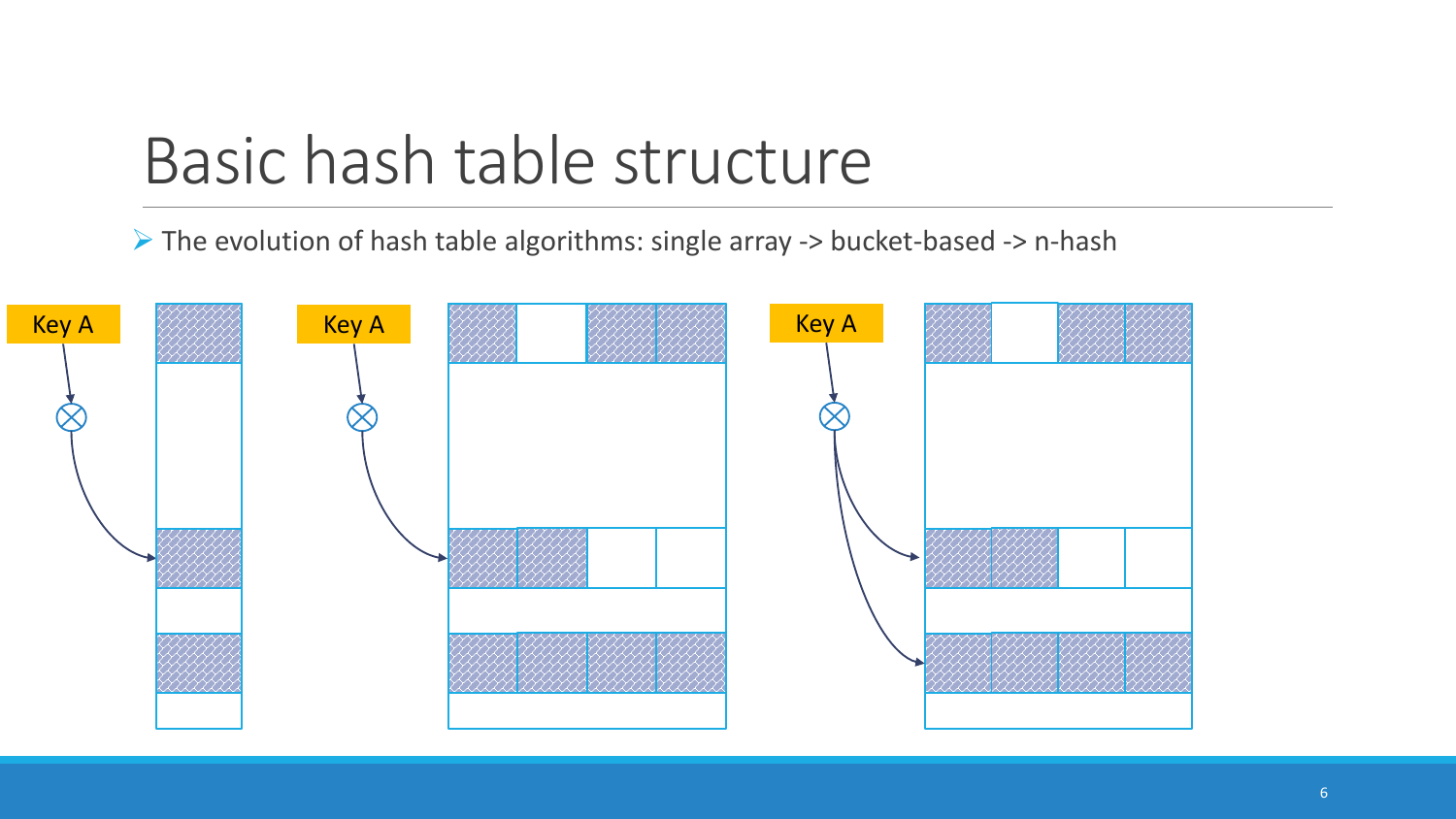# Cuckoo hashing

Cuckoo hash algorithm: existing keys can be displaced to alternative bucket

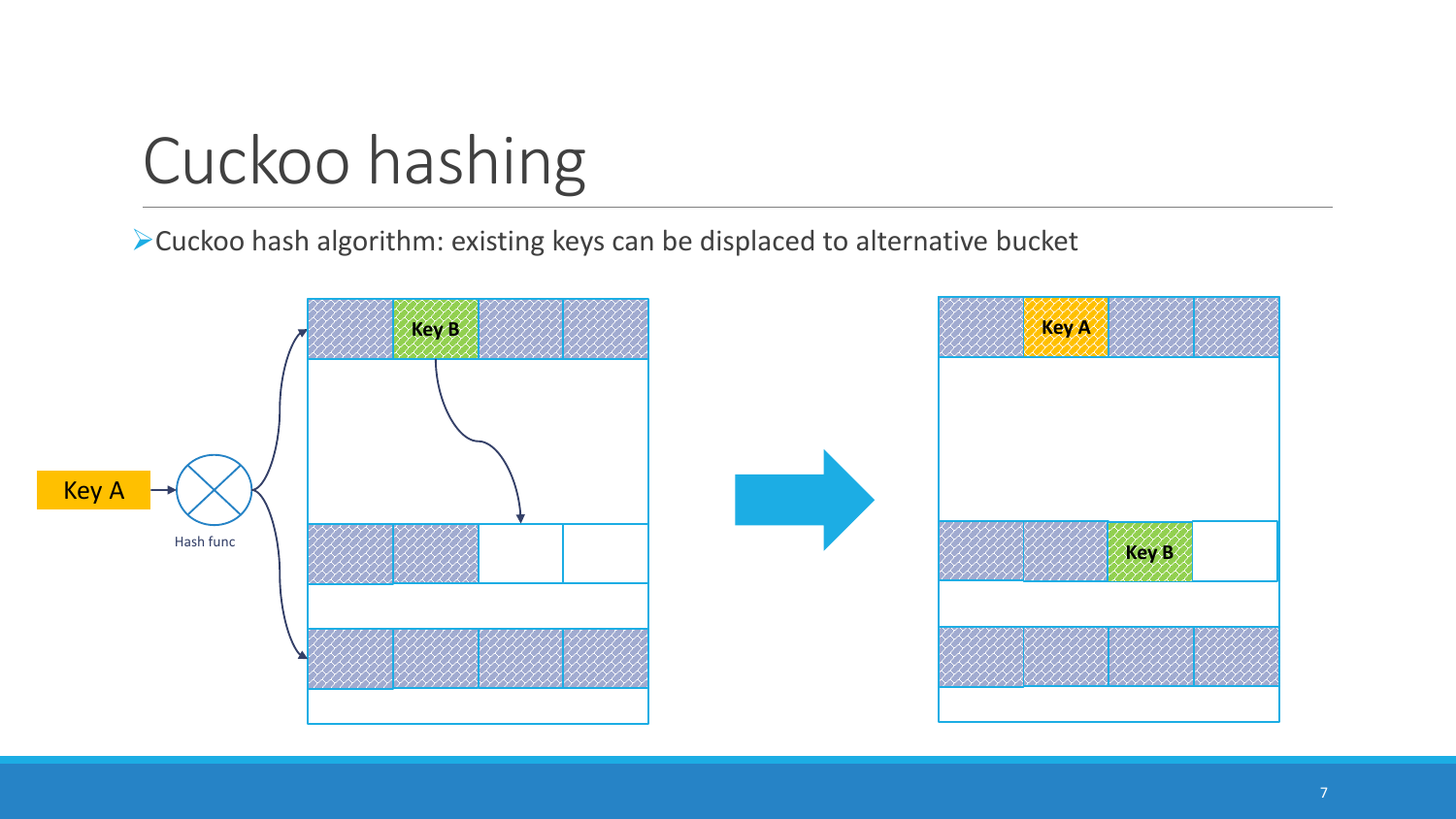# Survey

 $\triangleright$  We also studied into various open source virtual switch applications to learn their implementations.



 $\triangleright$  Three major purposes these applications use hash table for:

- Routing table/ACL tuple space search
- Connect tracking table exact match
- $\blacktriangleright$  Flow cache exact/signature match with replacement policy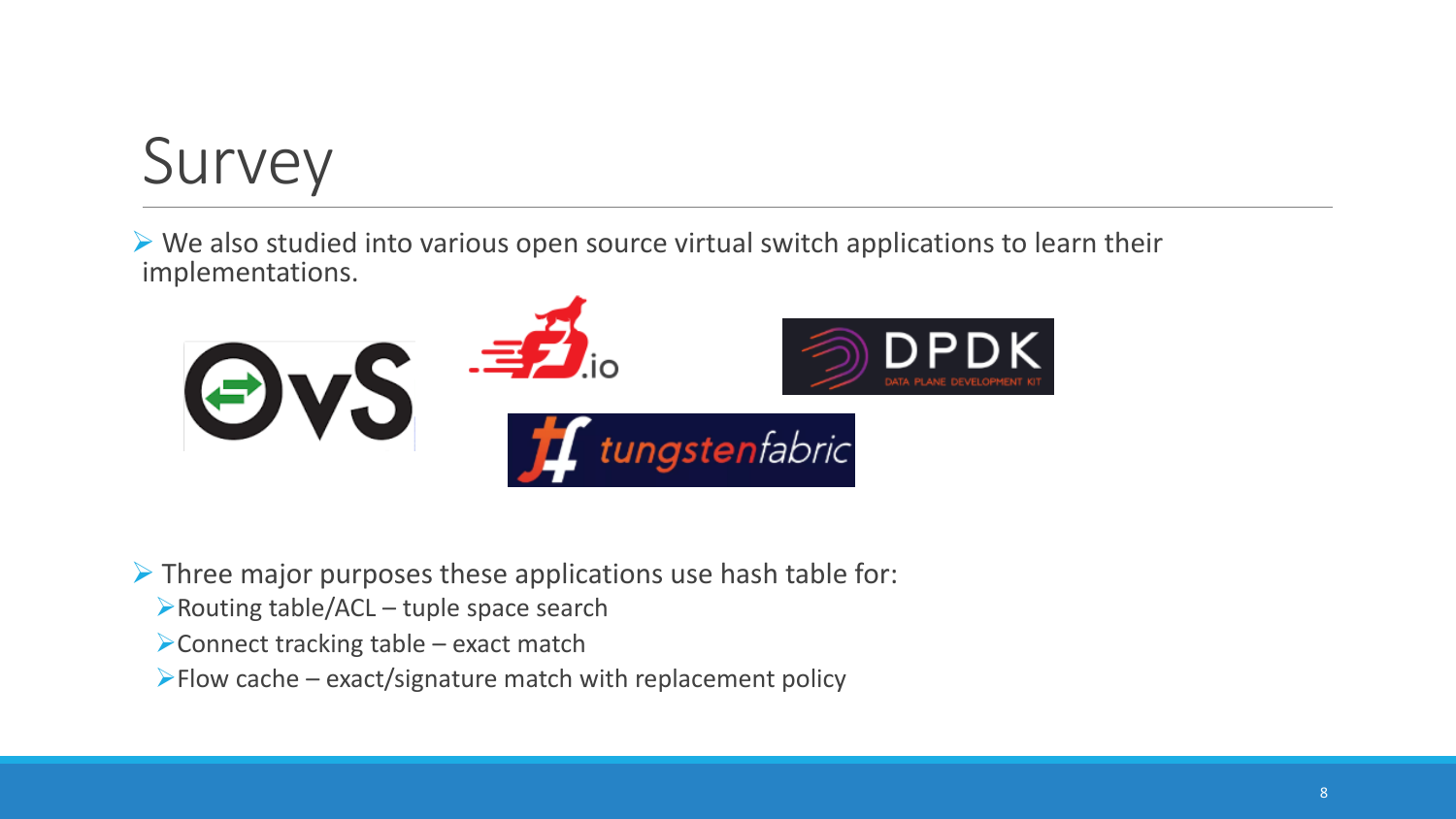### **Observations**

#### $\triangleright$  Set-associative table and cuckoo hash are widely used.

 $\triangleright$  Bucket size is usually 4-8 entries

Cache alignment

**EVectorization** 

Capacity guarantee is needed in telcom use cases

Linked list based hash table as extended table

Software techniques to improve performance:

Software pipelining

 $\blacktriangleright$  Batching

 $\blacktriangleright$  Read write concurrency

**≻Optimistic locking** 

 $\blacktriangleright$ Intel TSX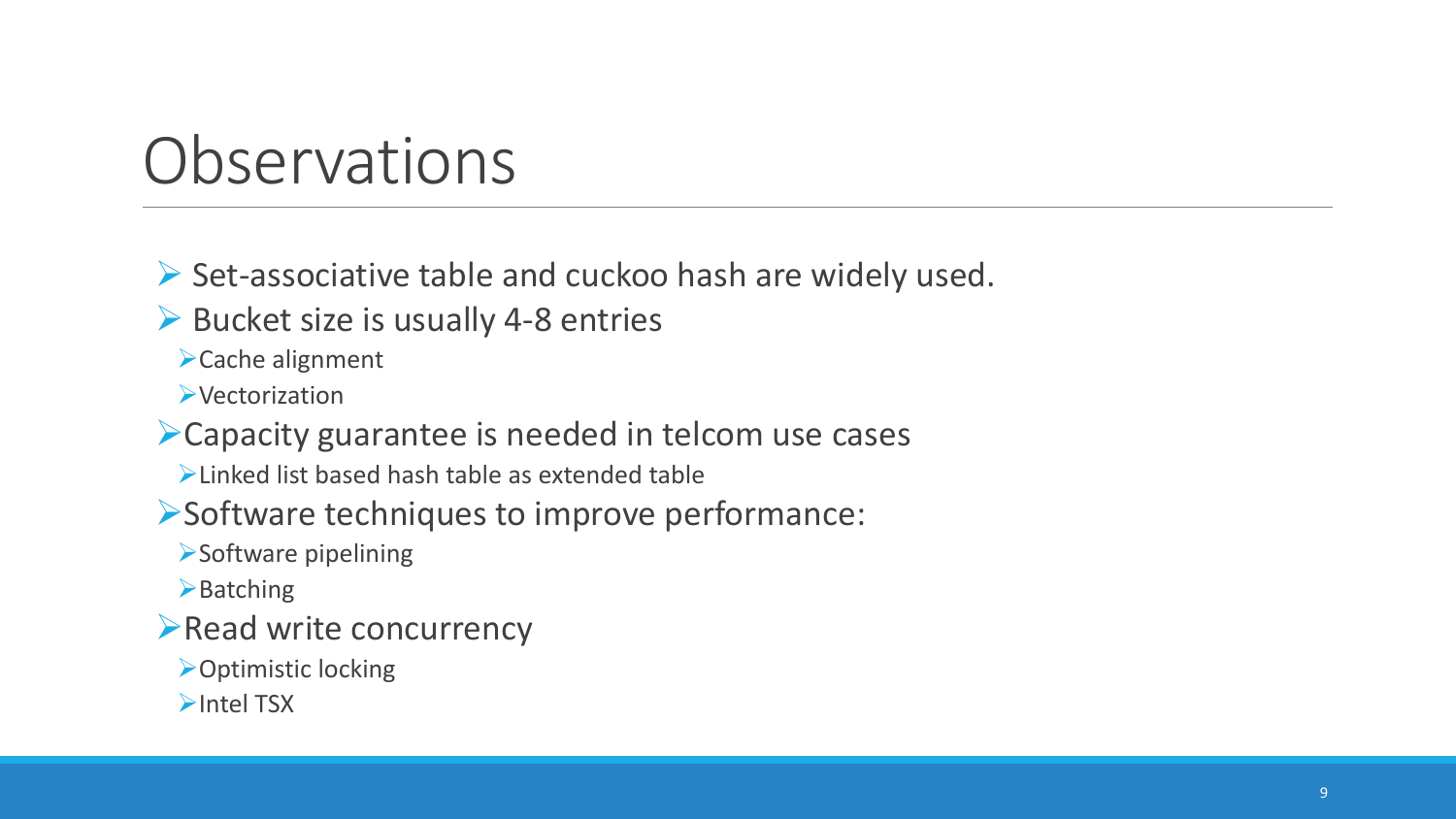# Analysis - Table organization and data structure

#### $\triangleright$  Number of keys per bucket

More entries in a bucket can directly improve the table utilizations.





Conclusion: when table utilization is important, cuckoo hash should be used. Multiple hash function and multiple ways per bucket also help a lot.

load factors vs. assoc.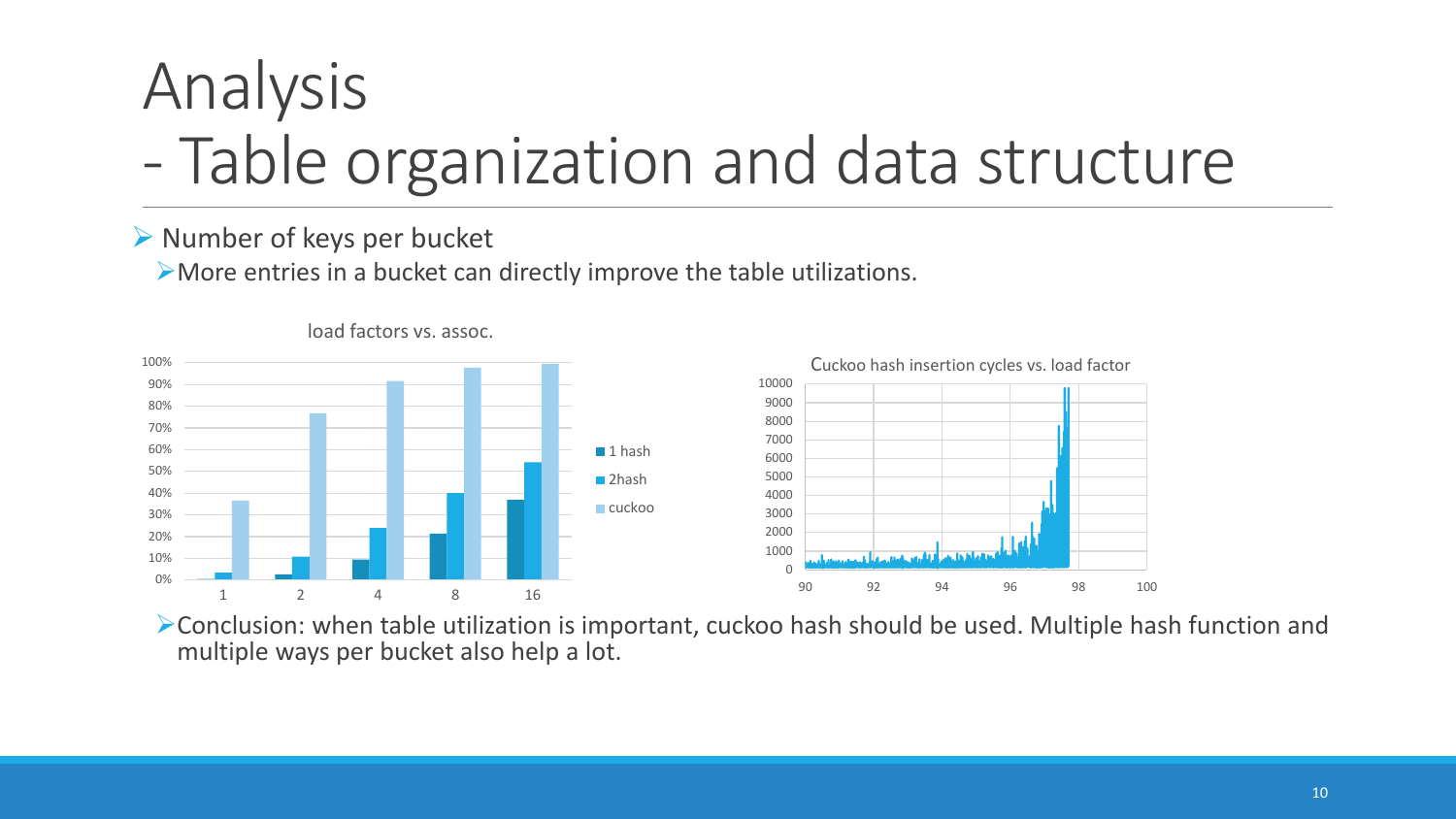#### Analysis - Separate key storage and cache alignment

 $\triangleright$  Hash tables could store key-data pair in a separate memory location, and only keep signatures and index in the table.

 $\triangleright$  Pros: signature and index are easily to be cache aligned, benefit cache miss case.

 $\triangleright$  Cons: requires another memory jump when hit.



 $\triangleright$  Out tests show that with optimized DPDK hash tables, storing keys in or outside the table does not show major difference with 16 or 32-byte key size.

However, cache alignment will improve hash table lookup speed by 6.5-16.7% in our DPDK based performance test.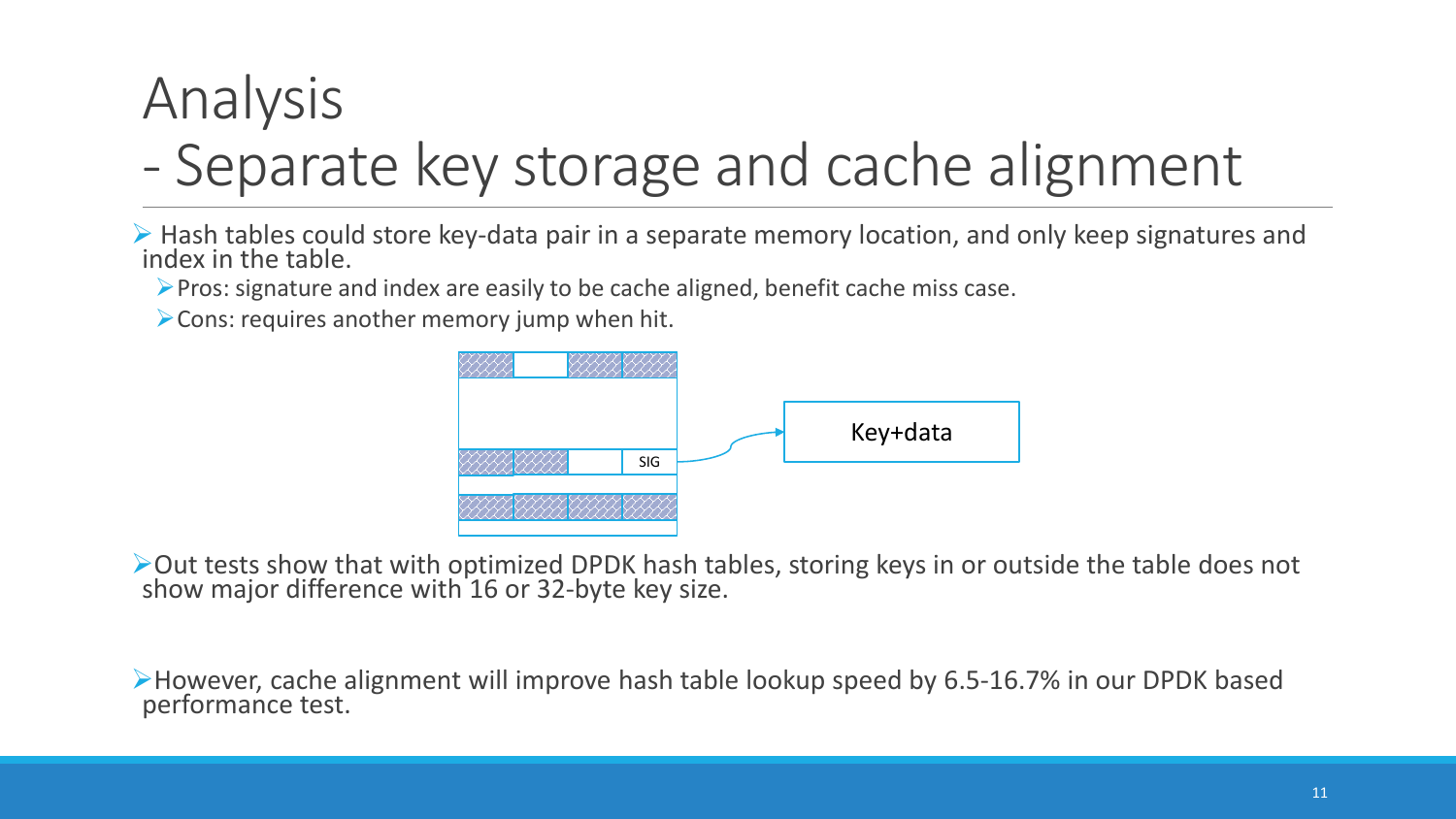# Analysis - Hash table based cache

 $\triangleright$  When use hash table for flow cache we need to consider cache miss ratio. ►4-8 ways per bucket can already keep the miss ratio to be reasonable low.

We propose a new AVX-based LRU implementation. Use Intel AVX instruction to permute the bucket.





void adjust\_location(int location, bucket\* bucket){  $m256i$  array = avx load(bucket)  $m256i$  permute pattern = avx load(permute index[location]) \_\_m256i permuted\_array = avx\_permute(array, permute\_pattern) avx\_store (bucket, permuted\_array)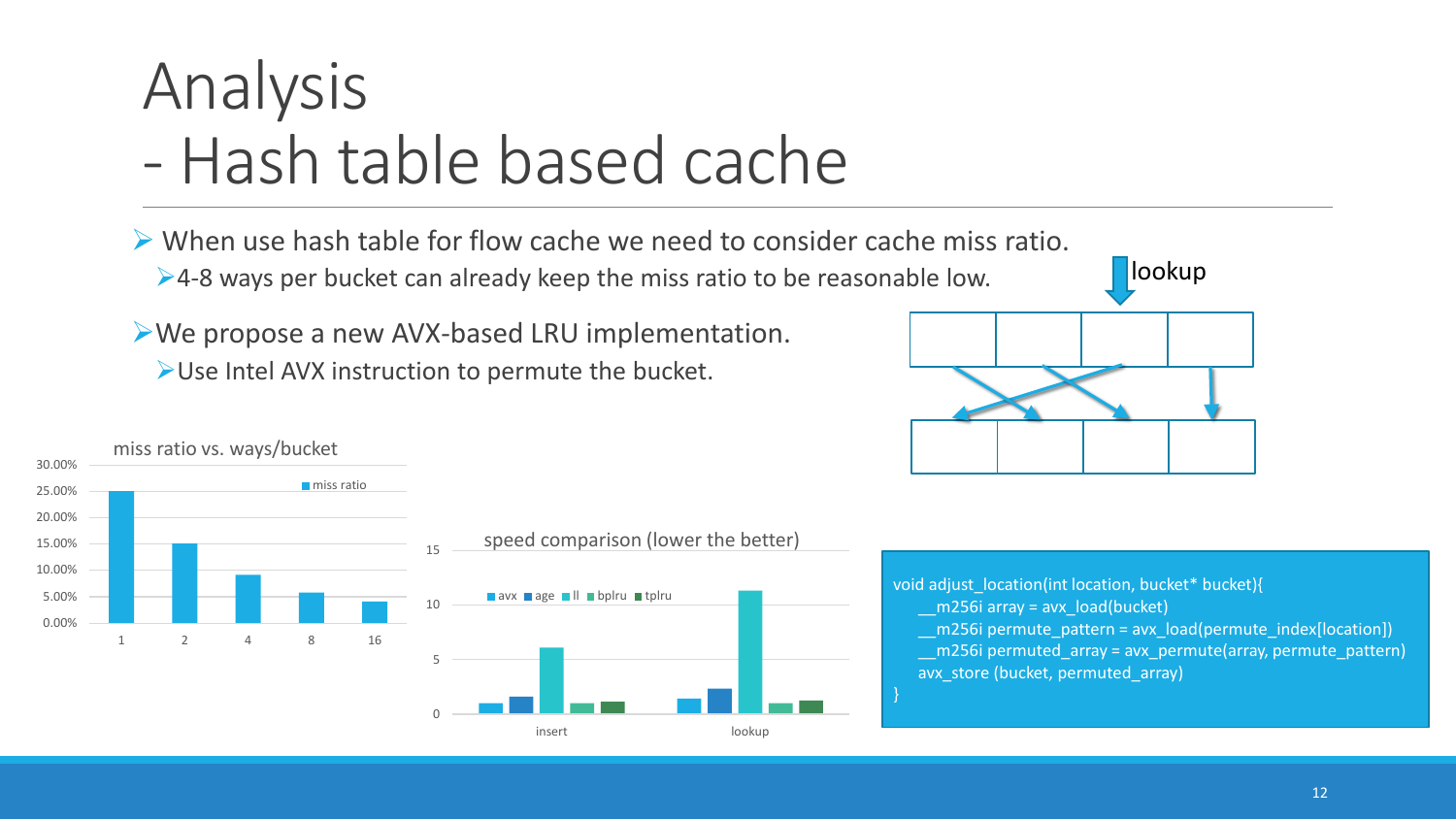# Analysis - Software pipelining and batching

Batching can enable us to prefetch hash table bucket for different lookup keys.

Together with batching, software pipelining can further improve performance.

 $\triangleright$  Software pipelining + batching easily improve performance by 2X in our test case.

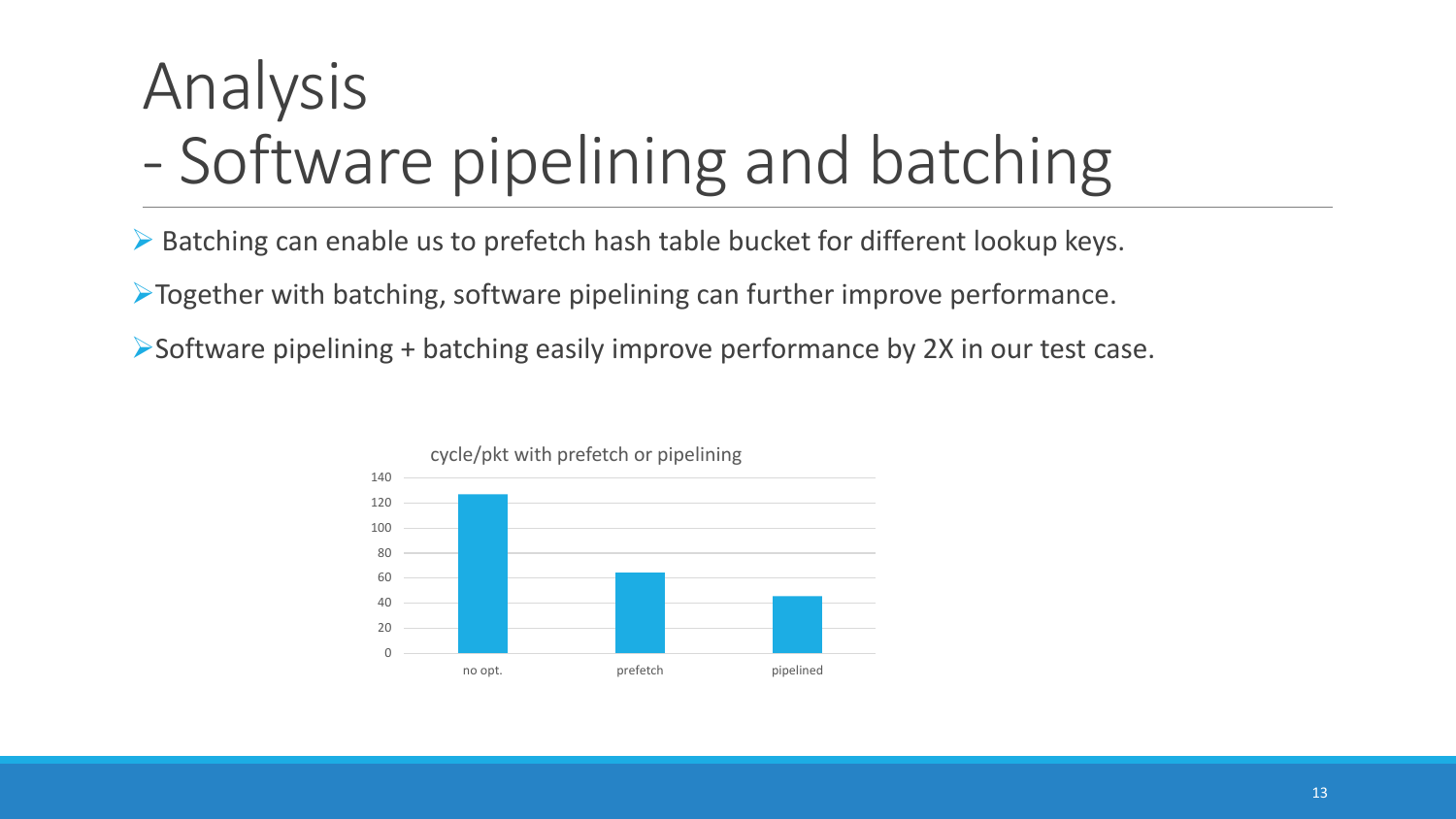## Analysis- Vectorization

 Besides using Intel AVX instruction for LRU operation, we can also use AVX instruction to perform signature comparison.

We compare three mechanisms:

No vectorization.

Horizontal vectorization: compare one key's signature to all signatures in a bucket.

Vertical vecotrization: compare all key's signatures in a batch to different entries across different buckets.

#### Observation:

Vertical or scalar better for low table utilization.

- Horizontal better for high table utilization.
- An adaptive method could benefit.



#### lookup cycle vs. avg entry location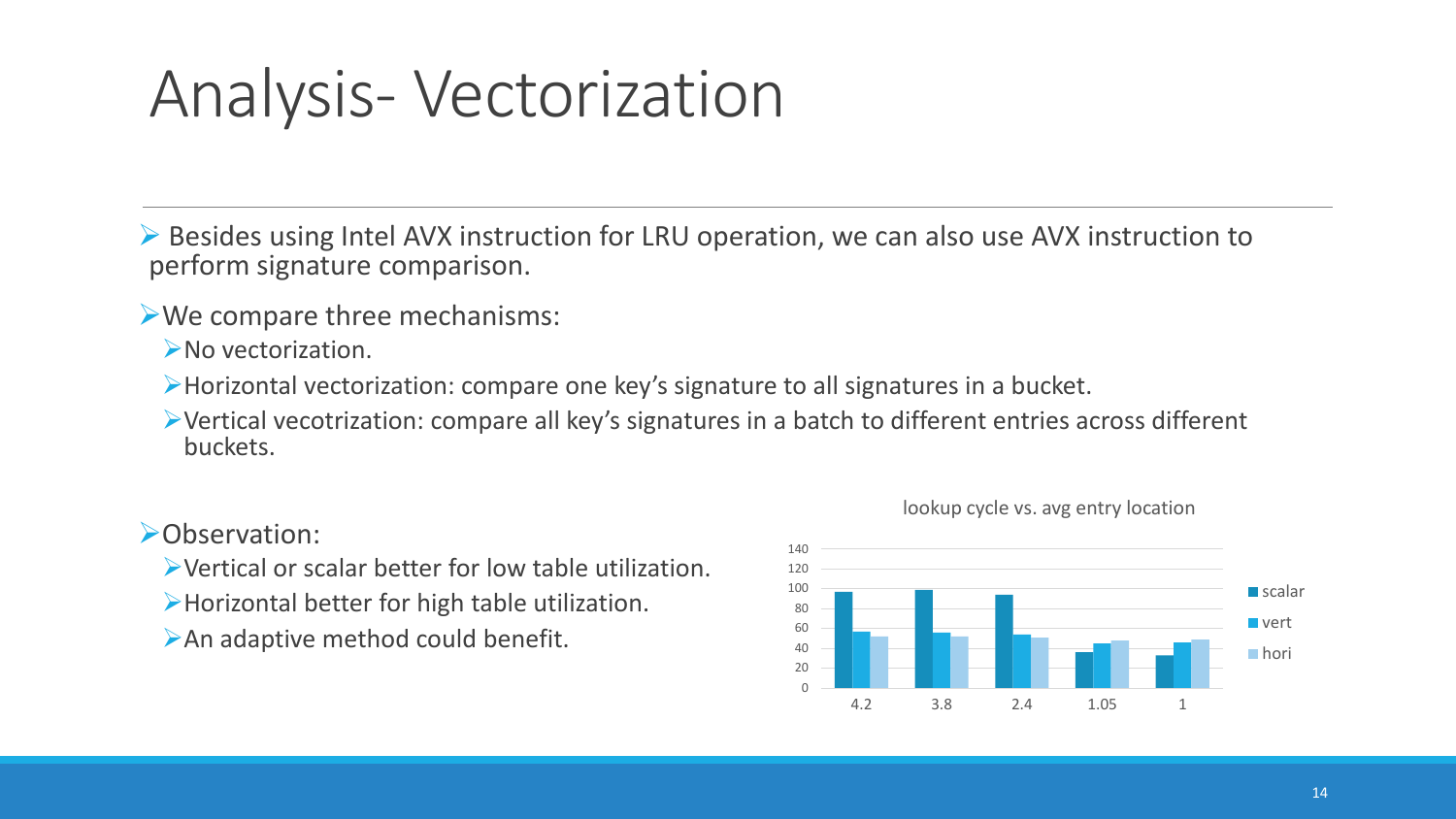# Future directions of Hash Table Design

 $\triangleright$  Cuckoo hash + extended linked list design

 $\triangleright$  Linked list based hash table provides capacity guarantee.

Cuckoo hash table provides high table utilization and constant table lookup time.

 $\triangleright$  The combination of both to achieve both capacity guarantee and better utilization.



Adaptive vrouter

From the study, we found no single data structure could fit all use cases.

Runtime decision based on traffic patterns could benefit.

During runtime, a "learning" (e.g., trial and rank) phase to try various hash table data structures.